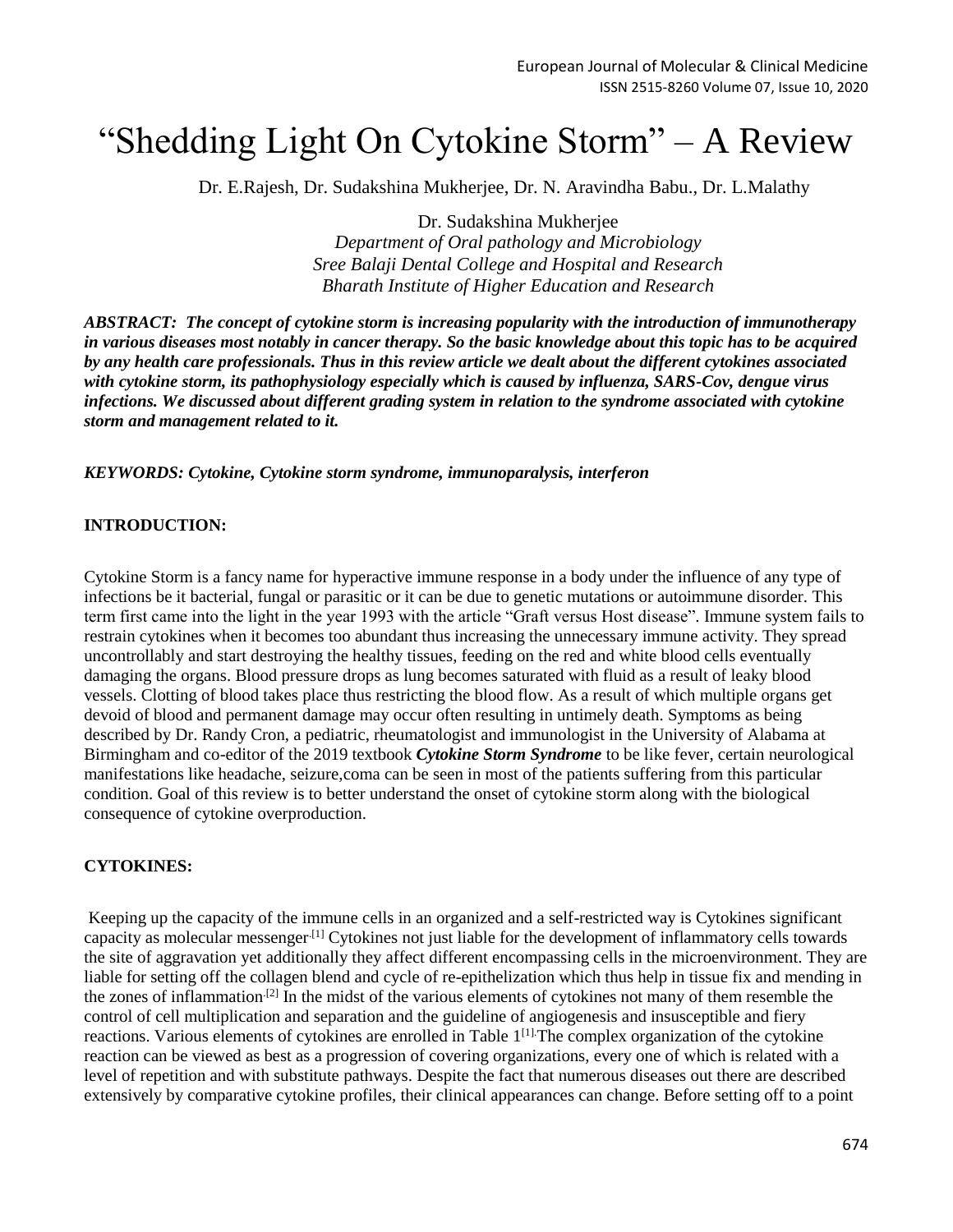by point conversation of cytokine storms, it merits taking a peep at the cytokines which is at the core of the cytokine storm.

| MAJOR TYPES AND ACTIONS OF CYTOKINES; TABLE NO. 1 |                                                                                             |  |
|---------------------------------------------------|---------------------------------------------------------------------------------------------|--|
| <b>Types</b>                                      | Actions                                                                                     |  |
| Interferons                                       | Regulating innate immunity, activating antiviral<br>properties, anti-proliferative effects. |  |
| Interleukins                                      | Growth and differentiation of leukocytes; many are<br>Pro-inflammatory                      |  |
| Chemokines                                        | Control of chemotaxis, leukocyte recruitment;<br>many<br>are proinflammatory                |  |
| Colony-stimulating factors                        | Stimulation of hematopoietic progenitor cell<br>proliferation and differentiation           |  |
| Tumor necrosis factor                             | Proinflammatory, activates cytotoxic T<br>lymphocytes                                       |  |

# **CYTOKINES ASSOCIATED WITH CYTOKINE STORM**:

**(A)INTERFERON**: The group of cytokines that assume a focal function in intrinsic invulnerability to infections and other microbial microorganisms [3, 4] are the interferons (IFNs). Their grouping depends on their receptor explicitness and can be partitioned into three significant sorts (types I, II, and III). Type I, II and Type III or Lambda IFNs tie to their particular receptors which prompts in the commencement of downstream flagging falls, bringing about the initiation of record variables and many IFN-invigorated qualities are actuated. These qualities encode protein items with antiviral, antiproliferative, or immunomodulatory properties. Hence it got conceivable to place these impacts in helpful utilization of IFNs (regularly in blend with different medications) in the treatment of viral maladies, for example, hepatitis C and hepatitis B, specific sorts of leukemia and lymphoma, and numerous sclerosis [5, 6].

**(B) INTERLEUKINS**: In contrast to IFNs, the interleukins falls under assorted group of invulnerable framework controllers whose essential capacity is insusceptible cell separation and initiation. They can be either genius or calming yet like all cytokines, produce a wide scope of reactions. Proinflammatory cytokines like IL-1 and IL-1 through both immediate and roundabout components intervene the host reaction to infection[7]. These specific cytokines are dependable in expanding intense stage flagging, dealing of insusceptible cells to the site of essential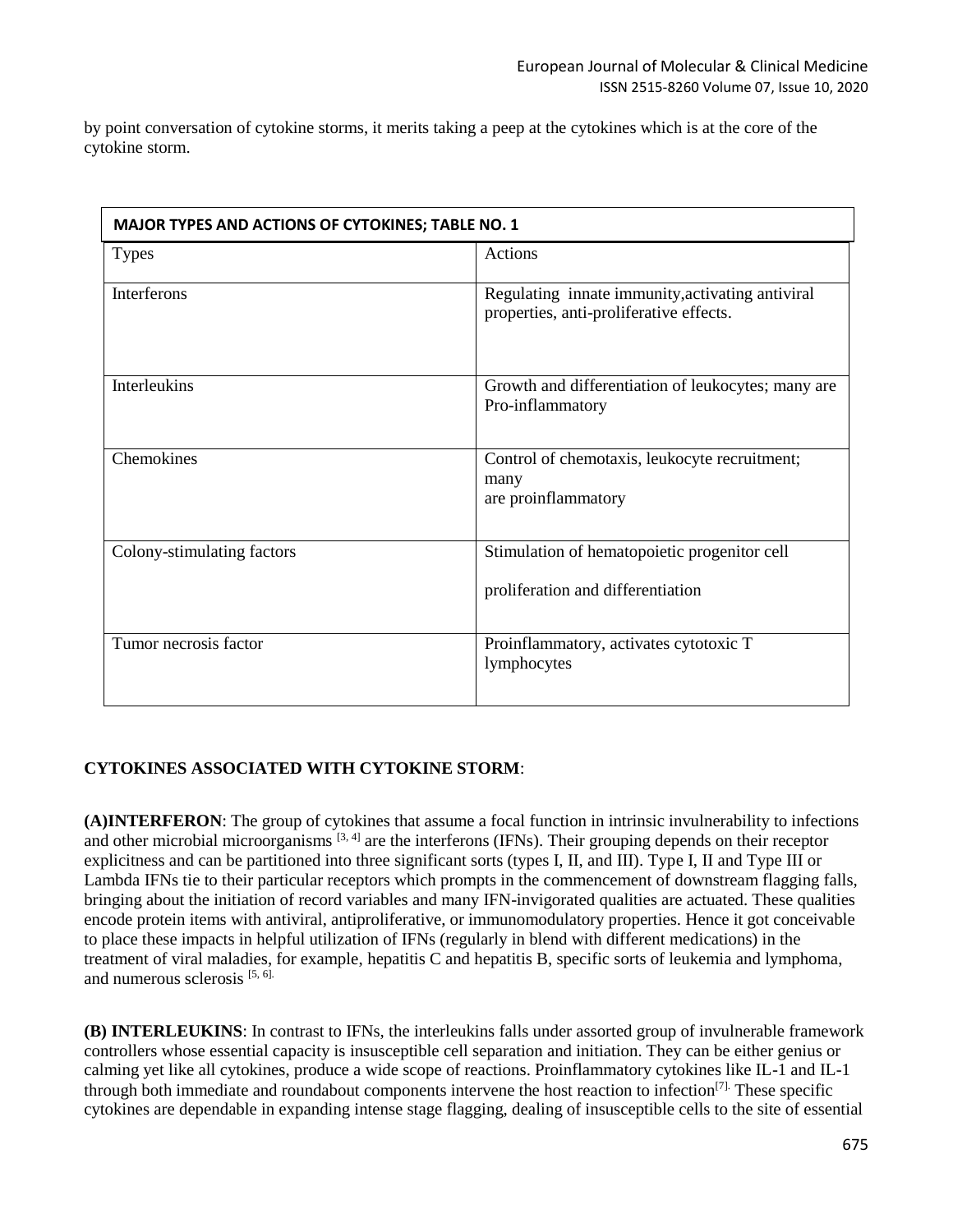contamination, epithelial cell initiation, and optional cytokine creation. The intense stage reaction to disease brings about a wide scope of nearby impacts and foundational modifications that are proven in changes that are commonly proinflammatory, for example, ascend in explicit cytokine creation, that can be connected to viral leeway, for example, increments in complement  $^{[8]}$ . IL-1 receptor flagging is liable for intense lung immunopathology however expands the endurance of mice tainted with flu infection by upgrading IgM neutralizer reactions and enrolling CD4 Lymphocytes to the site of infection [9].

**(C) CHEMOKINES**: Chemokines is viewed as the biggest family in cytokines. These are little emitted proteins and are ordered based on dividing of their initial two cysteine buildups into four kinds (CXC, CC, C, and CX3C), These chemokines go about as chemoattractants hence they control the relocation of cells, explicitly those of the invulnerable framework, and add to such various cycles as embryogenesis, natural and versatile resistant framework advancement and capacity, and disease metastasis [10]. Since these chemokines are delivered by an assortment of cells in light of infection (or other microbial) contamination in this way lion's share of chemokines are viewed as proinflammatory. The arrival of proinflammatory chemokines brings about the enlistment of insusceptible framework cells (neutrophils, monocytes/macrophages, and lymphocytes) to the site of contamination. While most cytokines have pleiotropic impacts, chemokine enrollment of resistant cells can be exceptionally particular for explicit cell types. For instance, CXCL8 (IL-8), CCL2 (monocyte chemoattractant protein 1 [MCP-1]), and CCL11 (eotaxin) are major chemoattractant factors for neutrophil, monocyte, and eosinophil insusceptible cells, separately. Chemokines and their receptors have been vigorously focused by the drug business, yet with restricted success [11].

**(D) CSFs** : Colony- stimulating factors (CSFs, for example, granulocyte macrophage settlement animating element (GM-CSF), macrophage state invigorating element (M-CSF), and granulocyte colonystimulating factor (G-CSF), animate hematopoietic begetter cell multiplication and separation. Province animating variables are likewise connected with aggravation, and there is proof that these components might be important for a commonly needy proinflammatory cytokine network that incorporates IL-1 and tumor necrosis factor (TNF) [12]. It is believed that by working to expand the quantity of cytokine-delivering macrophages at a site of irritation, province invigorating variables might be essential for an intensification course that serves to propagate inflammatory reactions.

**(E)TNFs**: First utilization of "Tumor necrosis factor" was as a cytotoxic serum factor which are equipped for initiating tumor relapse in mice <sup>[13]</sup> in as right on time as 1975, that not long after was accounted for to assume a significant function in pathogenesis of malaria and sepsis <sup>[14, 15, 17]</sup>. TNF is presently viewed as a focal cytokine in intense viral infections, including those brought about by flu infection, dengue infection, and Ebola infection. TNF just as TNFR1, gives off an impression of being communicated by all cell types, guaranteeing boundless impacts of this cytokine Abundance TNF creation is related with various constant fiery and immune system infections, and TNF inhibitors have been endorsed for the treatment of inflammatory bowel disease, psoriasis, and rheumatoid arthritis [18, 19]. Interestingly, the utilization of TNF inhibitors for the treatment of sepsis has not been effective [20], perhaps because of the early delivery and short flowing half-existence of the cytokine [15].

GRADING SYSTEM OF CRS<sup>[16]</sup>: With widely increasing popularity of several immune-based therapies for cancer because of their potency and respective efficacy, optimal management of their unique toxicities equally becoming important. **Cytokine release syndrome** (CRS) is a life-threatening toxicity which occurs as a result of administration of natural and bispecific antibodies and, recently due to the increasing use of T-cell therapies for cancer. It is a non–antigen specific toxicity that occurs as a result of high-level immune of activation. A grading system was designed by The National Cancer Institute Common Terminology Criteria for Adverse Events (CTCAE v4.0) in CRS and associated with antibody therapeutics (Table 2)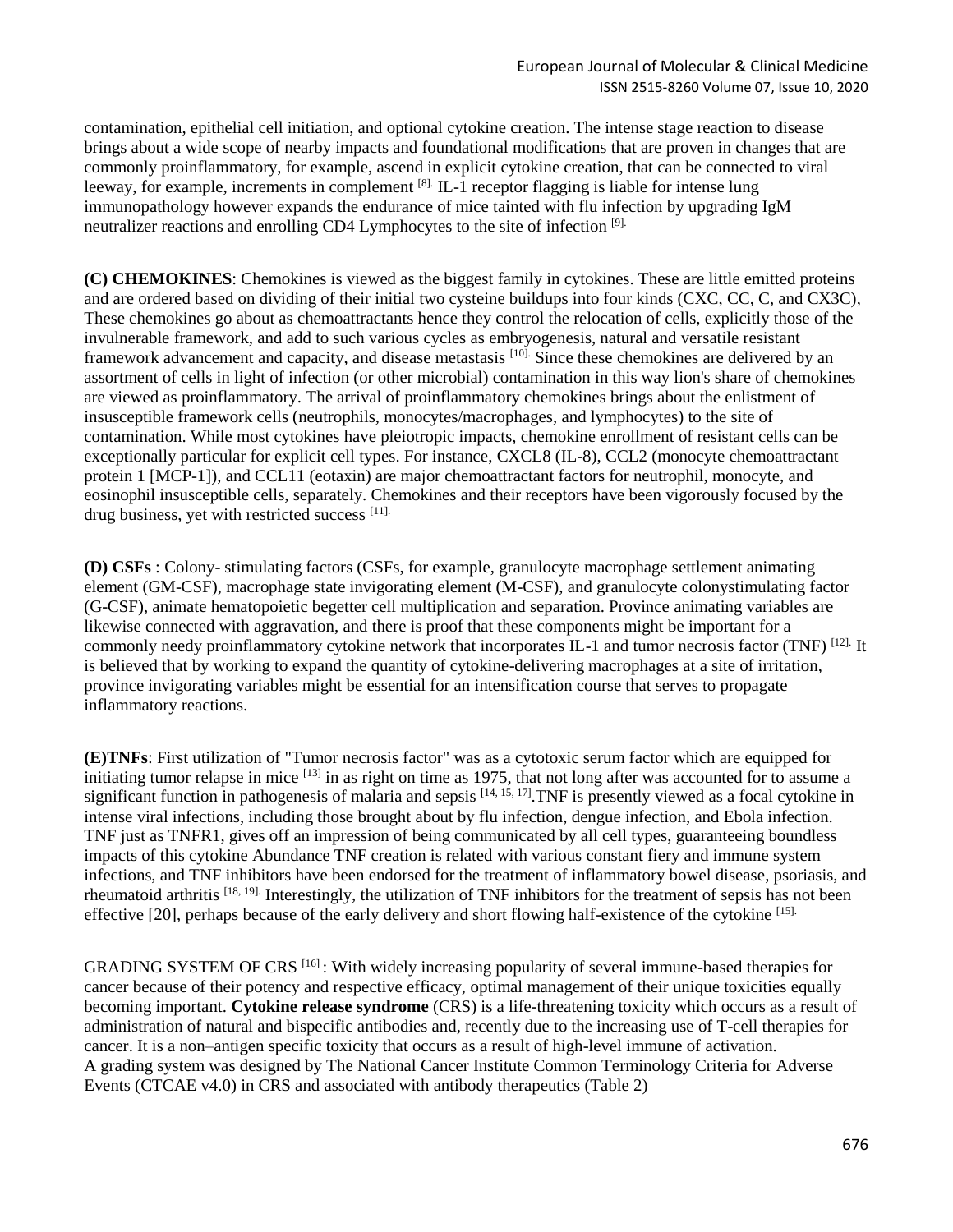| <b>ORGAN SYSTEMS</b> | <b>SYMPTOMS</b>                                                                                                                                                                   |
|----------------------|-----------------------------------------------------------------------------------------------------------------------------------------------------------------------------------|
| Constitutional       | Fever $\pm$ rigors, malaise, fatigue, anorexia, myalgias,<br>arthalgias,<br>nausea, vomiting, headache                                                                            |
| Skin                 | Rash                                                                                                                                                                              |
| Gastrointestinal     | Nausea, vomiting, diarrhea                                                                                                                                                        |
| Respiratory          | Tachypnea, hypoxemia                                                                                                                                                              |
| Cardiovascular       | Tachycardia, widened pulse pressure, hypotension,<br>increased<br>cardiac output (early), potentially diminished<br>cardiac output<br>(late)                                      |
| Coagulation          | Elevated D-dimer, hypofibrinogenemia 6 bleeding                                                                                                                                   |
| Renal                | Azotemia                                                                                                                                                                          |
| Hepatic              | Transaminitis, hyperbilirubinemia                                                                                                                                                 |
| Neurologic           | Headache, mental status changes, confusion,<br>delirium, word finding difficulty or frank aphasia,<br>hallucinations, tremor, dymetria, altered gait,<br>seizures<br>Later it has |

**Table 2. Clinical signs and symptoms associated with CRS (Cytokine Release Syndrome)**

been modified to define mild, moderate, severe, and life-threatening CRS irrespective of the inciting agent and guide to treatment recommendations (Table 3). Because many patients with CRS have overlapping symptomatology due to fever and neutropenia, infection, tumor lysis syndrome, or other medical complications, it is essential that attribution be carefully considered. [16]

| Table 3. CRS revised grading system |               |                 |
|-------------------------------------|---------------|-----------------|
|                                     | <b>GRADES</b> | <b>TOXICITY</b> |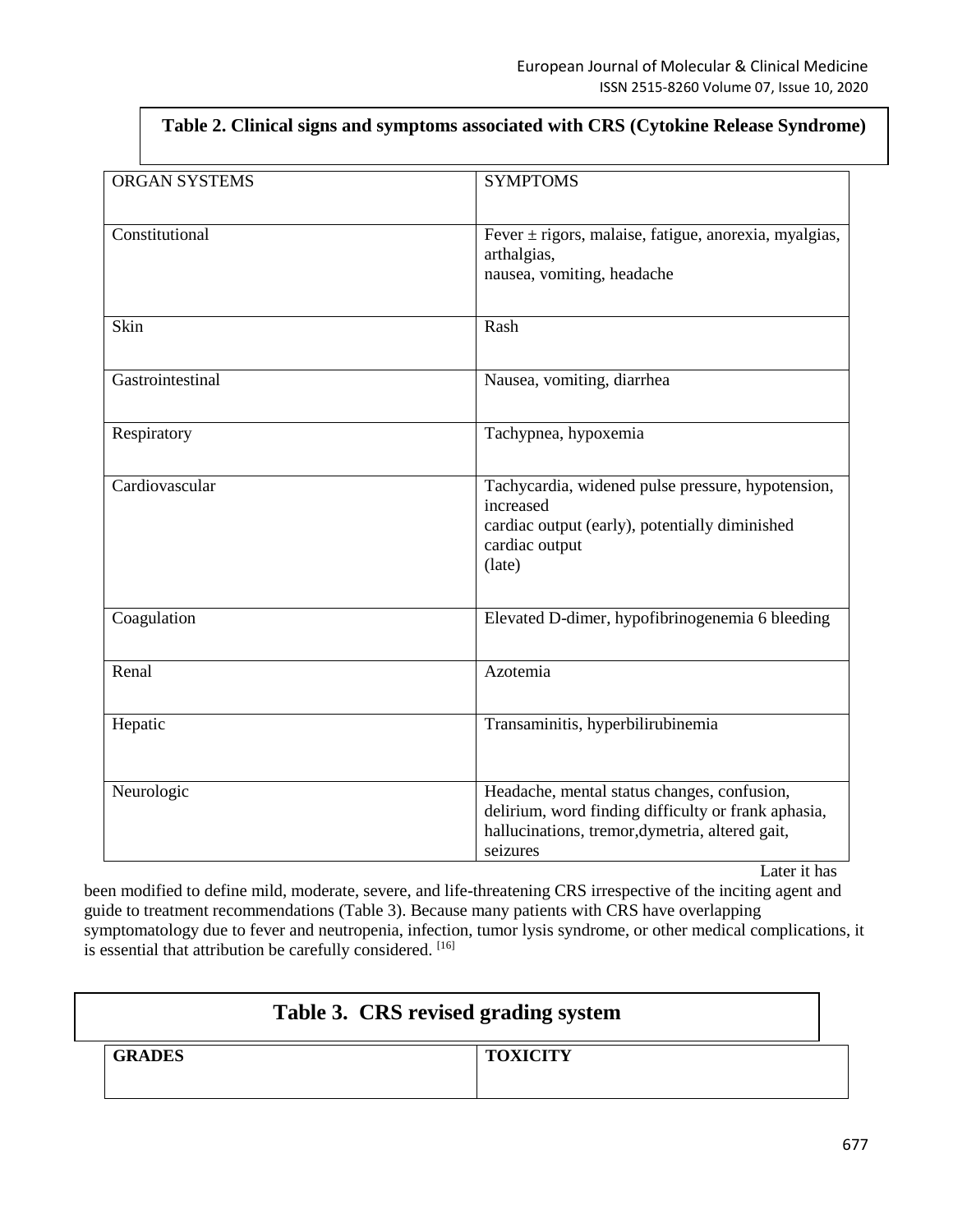| <b>GRADE-1</b> | Symptoms are not life threatening and require<br>symptomatic treatment<br>only, eg, fever, nausea, fatigue, headache,<br>myalgias, malaise                                                                      |
|----------------|-----------------------------------------------------------------------------------------------------------------------------------------------------------------------------------------------------------------|
| GRADE-2        | Symptoms require and respond to moderate<br>intervention<br>Oxygen requirement, 40% or<br>Hypotension responsive to fluids or low dose2 of<br>one vasopressor or<br>Grade 2 organ toxicity                      |
| GRADE-3        | Symptoms require and respond to aggressive<br>intervention<br>Oxygen requirement \$40% or<br>Hypotension requiring high dose* or multiple<br>vasopressors or<br>Grade 3 organ toxicity or grade 4 transaminitis |
| GRADE-4        | Life-threatening symptoms<br>Requirement for ventilator support or<br>Grade 4 organ toxicity (excluding transaminitis)                                                                                          |
| GRADE-5        | Death                                                                                                                                                                                                           |

# **CYTOKINE STORM PATHOLOGY:**

Cytokine storm related irritation starts at a neighborhood site and spreads all through the body by means of the fundamental flow. Signs of intense irritation are separately Rubor (redness), tumor (expanding or edema), calor (heat), dolor (torment), and "functio laesa" (loss of capacity). These reactions when are confined in skin or other tissue, increment blood stream, empower vascular leukocytes and plasma proteins to reach extravascular destinations of injury, increment neighborhood temperatures , and create torment, in this way goes about as a notice to the host of the nearby reactions. However, now and then these reactions regularly happen at the use of nearby organ work, especially when tissue edema causes increment in extravascular pressures and a reduction in tissue perfusion. Not long after aggravation starts fix measure additionally begins as a compensatory component, and as a rule the fix cycle gets fruitful in reestablishing appropriate capacity of tissues and organs. Then again for the situation when in some cases nearby tissues get harm because of extreme aggravation ordinarily set off by essential etiological specialist, mending happens with fibrosis, consequently bringing about relentless organ brokenness. Intense lung injury (ALI) is a typical outcome of a cytokine storm in the lung alveolar climate and fundamental course and is most normally connected with suspected or demonstrated contaminations in the lungs or different organs [21] .In people, ALI can be properly depicted as an intense mononuclear/neutrophilic fiery reaction followed by an ongoing fibroproliferative stage set apart by reformist collagen affidavit in the lung. Microorganism incited lung injury can advance into ALI or its more serious structure, intense respiratory trouble condition (ARDS), as observed with SARS-CoV and flu infection diseases. The cytokine tempest can be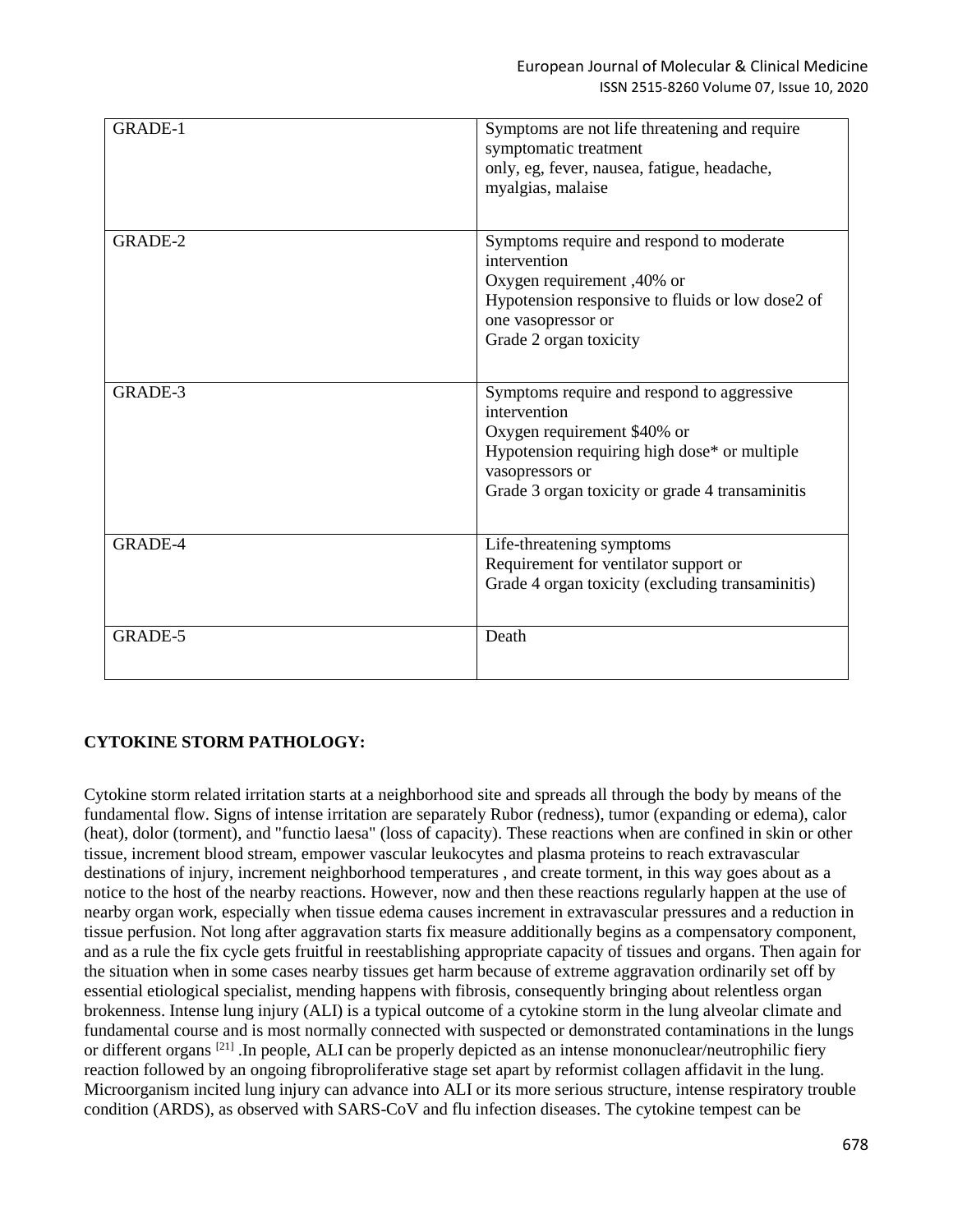commonly clarified by serious lung diseases, which is described by spilling of nearby aggravation all over to the fundamental course, bringing about foundational sepsis, prompting tenacious hypotension, hyper-or hypothermia, leukocytosis or leukopenia, and regularly thrombocytopenia <sup>[22]</sup>. Viral, bacterial, and parasitic aspiratory diseases all reason the sepsis disorder, and these etiological operators are hard to separate on clinical grounds. Sometimes, relentless tissue harm without serious microbial contamination in the lungs can likewise be seen related with cytokine storm and whose clinical appearances can mirror sepsis disorder. Aside from Intense lung diseases, the cytokine storm is likewise found as a result of serious contaminations in the gastrointestinal plot, urinary parcel, focal sensory system, skin, joint spaces, and different destinations. The beginning of a cytokine storm is trailed by foundational creation of IL-10 is viewed as a marker of a counter-mitigating reaction and has been named "immunoparalysis," which is related with downregulation of neutrophil and monocyte work in the fundamental dissemination  $[20, 23, 24]$ . Downregulation of fundamental aggravation may be thoughtfully helpful in controlling fundamental reactions to neighborhood contaminations <sup>[25]</sup>. In any case, it has been seen therefore that patients who don't recuperate from the immunoparalysis bite the dust in this manner even in the wake of enduring at first from cytokine storm. Patients with constant downregulation of HLA-DR (a marker of immunosuppression) on monocytes 3 to 4 days after the beginning of extreme sepsis and cytokine storm have a high death rate, recommending a reasoning for treatment to invert immunosuppression under such conditions [26].

## **TREATMENT:**

The clinical symptomatology including CRS is a pointer of reaction in the setting of invulnerable based treatments. It stays muddled how much the cytokines intervening the symptomology are required for antitumor impacts. Subsequently, the objective of the board isn't to eradicate all proof of CRS yet to forestall hazardous poisonousness while boosting the potential for antitumor impacts. So, indicative treatment is suggested. Subsequently the administration of CRS as per evaluations of it is portrays in flowchart structure [16].

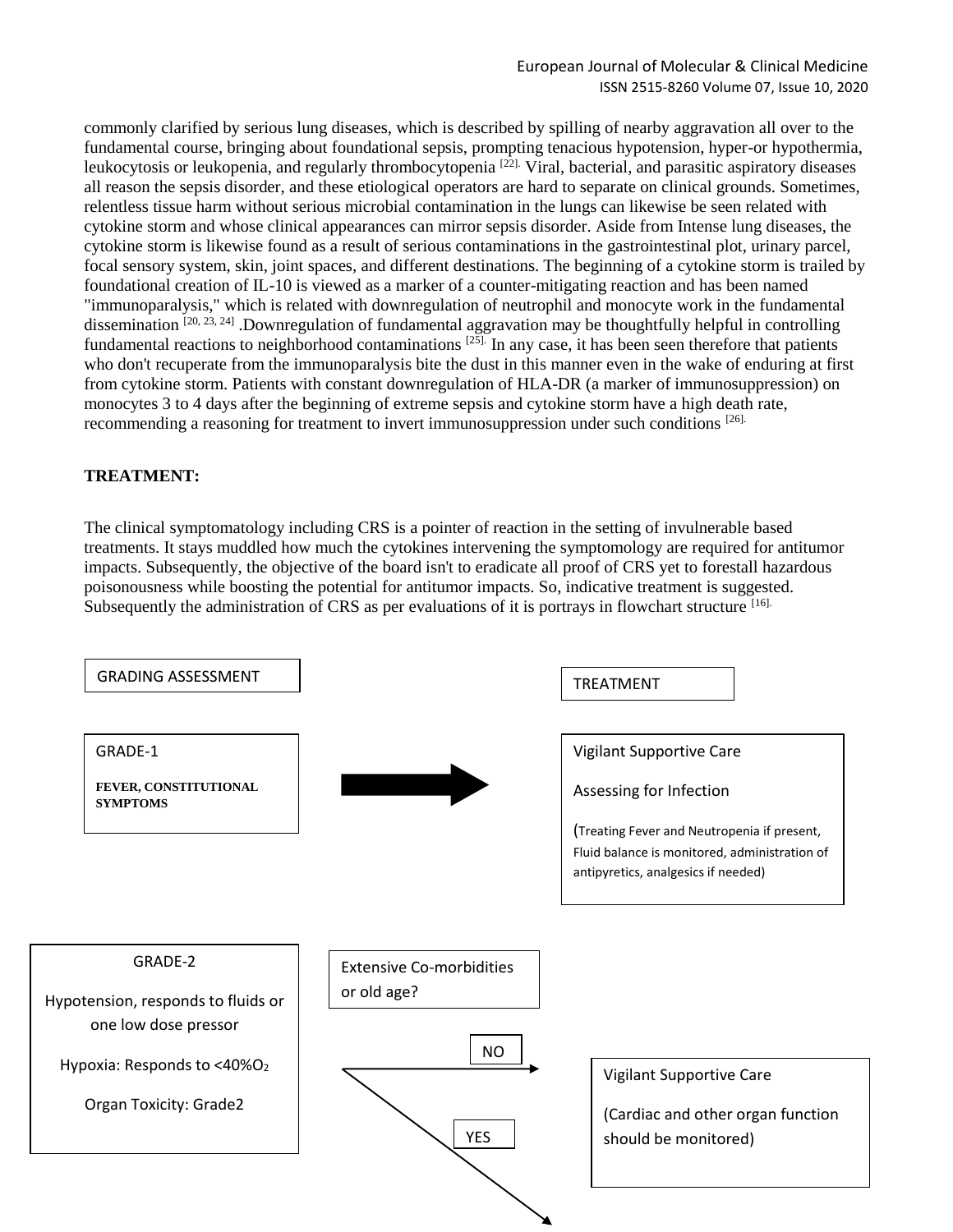

**Treatment algorithm for management of CRS based on the revised CRS grading system**. The algorithm uses the revised grading system for CRS to direct clinical management for patients with immunotherapy-associated CRS. Vigilant supportive care including empiric treatment of concurrent bacterial infections and maintenance of adequate hydration and blood pressure for every grade is recommended. Immunosuppression should be used in all patients with grade 3 or 4 CRS and instituted earlier in patients with extensive co-morbidities or older age.

**CONCLUSION:** The concept of cytokine storm is increasing popularity with the introduction of immunotherapy in various diseases most notably in cancer therapy. So basic knowledge about this topic has to be acquired by any health care professionals. Thus in this review article we dealt about the pathophysiology of cytokine storm especially as it is caused by influenza, SARS-Cov, dengue virus infections. We came to know about different grading system relation the syndrome associated with cytokine storm and management according to it.

#### **References**

[1] Lee S, Margolin K. Cytokines in cancer immunotherapy. Cancers (Basel) 2011;3:3856-93.

[2] Kayhan KB. Role of Inflammation in Oral Squamous Cell Carcinoma. Ch. 12. InTech Publisher, February 2012. p. 195-208.

**45**.[3] **Fensterl V, Sen GC.** 2009. Interferons and viral infections. Biofactors **35**:14 –20.

[4] **Katze MG, Fornek JL, Palermo RE, Walters KA, Korth MJ.** 2008. Innate immune modulation by RNA viruses: emerging insights from functional genomics. Nat. Rev. Immunol. **8**:644–654.

[5] **Borden EC, et al.** 2007. Interferons at age 50: past, current and future impact on biomedicine. Nat. Rev. Drug Discov. **6**:975–990.

[6] **Friedman RM.** 2008. Clinical uses of interferons. Br. J. Clin. Pharmacol. **65**:158 –162.

[7] **Dinarello CA.** 2009. Immunological and inflammatory functions of the interleukin-1 family. Annu. Rev. Immunol. **27**:519 –550.

[8] **Gabay C, Kushner I.** 1999. Acute-phase proteins and other systemic responses to inflammation. N. Engl. J. Med. **340**:448–454.

[9] **Schmitz N, Kurrer M, Bachmann MF, Kopf M.** 2005. Interleukin-1 is responsible for acute lung immunopathology but increases survival of respiratory influenza virus infection. J. Virol. **79**:6441– 6448.